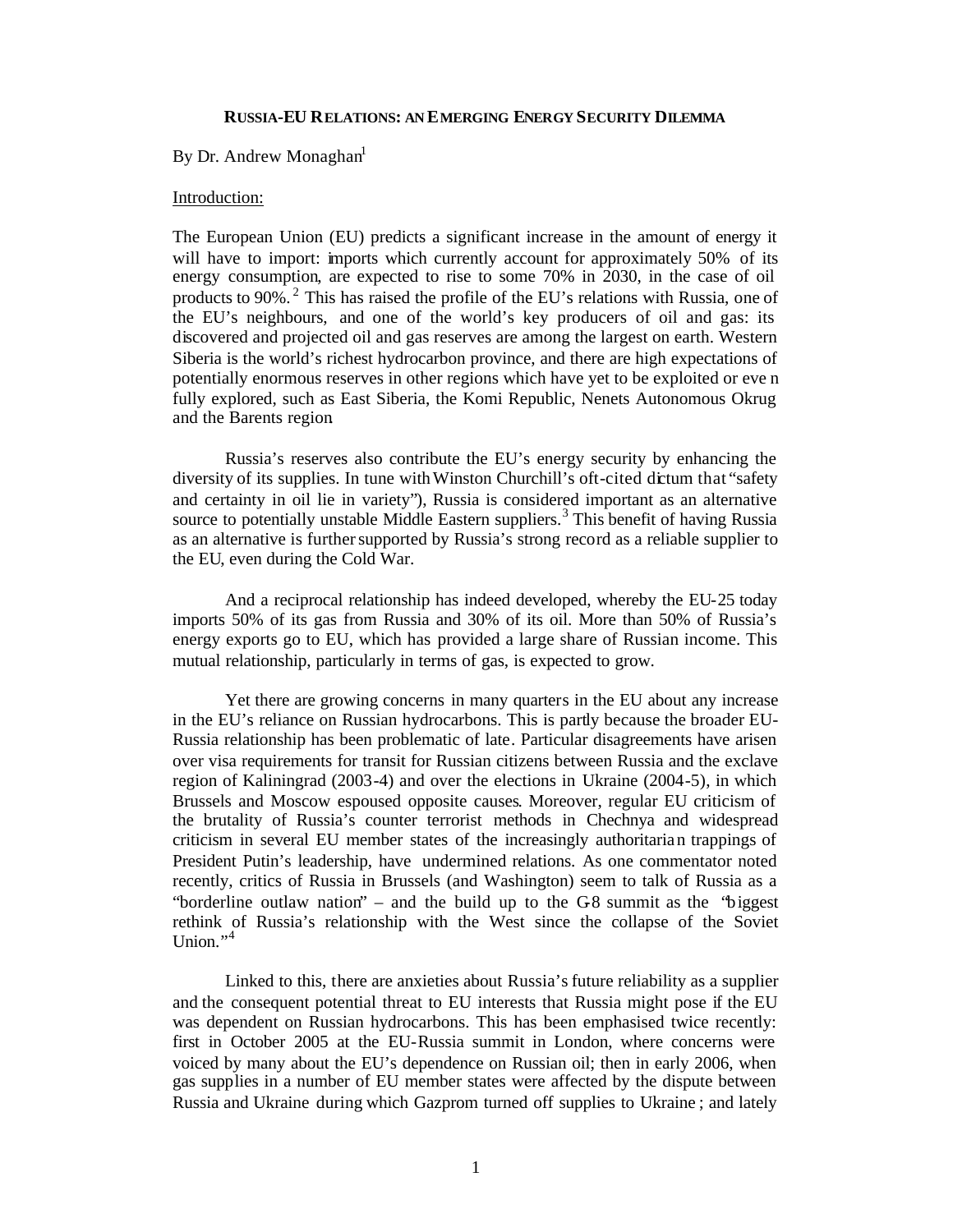at the EU-Russia summit in May in Sochi, when EU representatives noted concerns about Russian energy exports to China having an impact on exports to the EU.

In addressing the complex nature of EU-Russia energy relations, this paper looks first at the EU-Russia energy dialogue. It then turns to examine three central interlocking questions that lie at the heart of EU-Russia energy relations. First, it assesses the political side of the relationship, particularly concerns about Russia's political reliability as a supplier. Second, it examines the practical side of the relationship, focusing on Russia's resources and ability to meet the EU's needs. Finally, it looks at the EU-Russia relationship in the wider international context. Two key themes emerge: the danger of increasing mutual distrust leading both sides to diversify away from each other (the EU to new sources, Russia to new markets) to enhance their energy security; and that of Russia not being able to meet EU needs in the medium-to-long term.

#### The EU-Russia Energy Dialogue:

The EU-Russia energy dialogue was launched on the initiative of Presidents Chirac and Putin and the then-Commissioner Prodi, in the recognition that Russia and the EU are natural partners with mutual interests in the energy sector and continental energy security. The objective was to provide a forum for the discussion of all que stions of common interest in the energy sector and bind Russia and the EU into a closer relationship. Working groups have met regularly to address energy strategies, technology transfers, investments and energy efficiency. A Technology Centre was established in November 2002 for the exchange of information and the promotion of new energy technology to support Russia in accelerating the development of the oil and gas sectors.

The UK presidency of the EU Council during the second half of 2005 sought to prioritise the energy dialogue and add new dynamism to it. Plans and aims were agreed and a framework for the achievement these plans established at a Permanent Partnership Council (PPC) meeting, held on  $3<sup>rd</sup>$  October 2005. This imbued the dialogue with more structure, broadening it to include a wider set of interlocutors with vested interests, including business and political authorities from both Russia and the EU. These are represented in four thematic groups, focusing on investment, infrastructure, trade and energy efficiency.<sup>5</sup> The energy dialogue is also high among Austria's priorities during its Council presidency, and was a key element of bilateral talks between European Commission President Barroso and President Putin. In preparation for the meeting on 17 March 2006, Barroso stated that he sought to place a "new" energy partnership "at the heart of our relations."<sup>6</sup> Another energy PPC is planned for the Finnish presidency later in 2006.<sup>7</sup>

Officially, the dialogue is considered to have produced positive results acting as a problem solving forum and opening the way to European investment in the Russian energy market.<sup>8</sup> The EU repeatedly stresses strong *common* interests in the energy sector. Repeatedly, the EU stresses Russia's proven reliability as a supplier, respecting as it has the dates, amounts and prices agreed even during periods of domestic or international turbulence. According to EU officials, there have been no signs from Russian executive officials about Russia using its energy resources as a diplomatic lever against the EU.<sup>9</sup>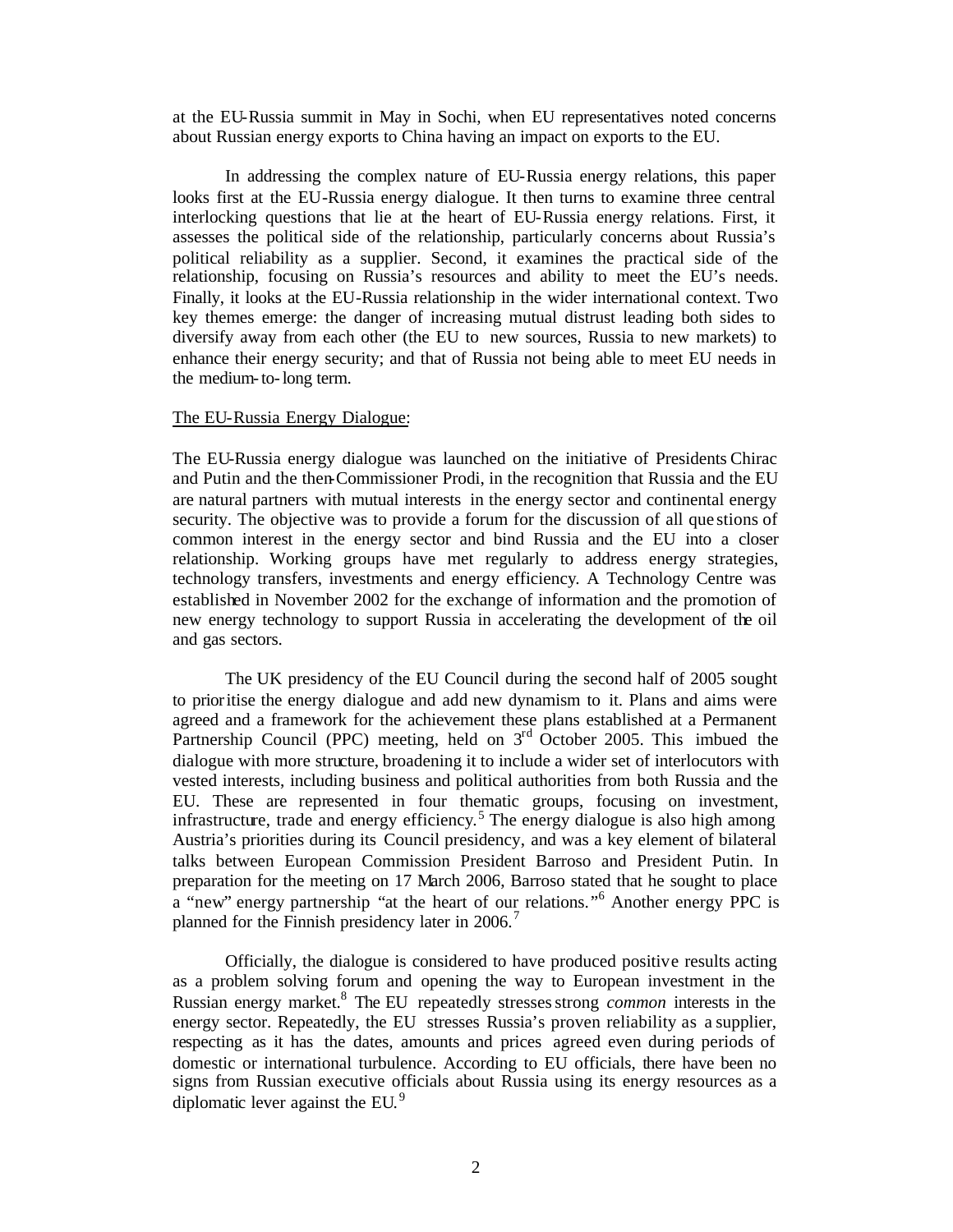Yet if it provides a good forum for discussion, positive practical measures remain marginal and the dialogue has been held up by differing interpretations and priorities. Russia seeks support to modernise its energy sector and protect itself, while the EU wants reform and the opening of the Russian market through the creation of a positive business climate.<sup>10</sup> Such differences were most recently noted by Martin Bartenstein, President of the EU Energy Council. Although he advocated a "new-style energy partnership" between the EU and Russia, since both partners were "mutually dependent," he also stated that it is important in this connection for foreign investors to have access to Russia, just as Russia's Gazprom has access to Europe's capital and energy markets. Indeed, Bartenstein also noted other difficulties, including Russia's energy inefficiency and lack of agreement on the Energy Charter Treaty.  $^{11}$  He seeks the ratification of the Energy Charter as soon as possible, "ideally before the summer," but noted that the Russian side has been "very reserved" in its response while simultaneously pressing for treaty negotiations with the EU on a transit protocol to guarantee the freedom of energy transit through existing grids.<sup>12</sup> Others on the EU sides argue that, particularly in terms of the environmental aspects of the energy relationship, the two sides speak different languages: simply, too many in Russia do not believe the science of climate change. There is also a less environmentallyfriendly approach to infrastructure development, illustrated by the debate over the Lake Baikal pipeline. Originally planned to run along the shore of the lake, it was considered legal and Transneft claimed wouldn't damage the environment. Although Rostekhnadzor, the Russian environmental watchdog reversed its original opposition to the pipeline, environmental groups have strongly opposed the construction, since it is in an earth quake zone – there was a strong risk of an oil spill. Indeed opposition has been such that President Putin has ordered it to be re-routed, despite Rostekhnadzor's recommendation.<sup>13</sup>

# Political Problems in the EU-Russia Energy Relationship :

Outside the specific energy dialogue the relationship is beset by a lack of confidence on both sides. Indeed, diversification, one of the key tenets of energy security, may begin to undermine the EU-Russia relationship, as both seek to diversify away from each other in an effort to enhance their energy security.

On the EU side, two main problems lie behind the calls for greater diversification of hydrocarbon supplies, particularly away from Russia. First, some have argued that the EU's dependency on Russian energy undermines its ability to negotiate with, and particularly to criticise, Russia. The argument runs that whatever reservations they may have about political developments in today's Russia, the Europeans have a "strong incentive to be tactful" because of its energy dependence on it. 14

However, even amid the heightened concerns of the last few months, it does not seem that energy dependence is affecting the EU's ability to raise uncomfortable questions with Russia: Chechnya was discussed at some length during the summit in London. In fact, if the EU continues to dominate Russian oil and gas export quotas – or increases them – it will be in a stronger position to apply more effective sanctions or boycotts against Russia in any major disagreement.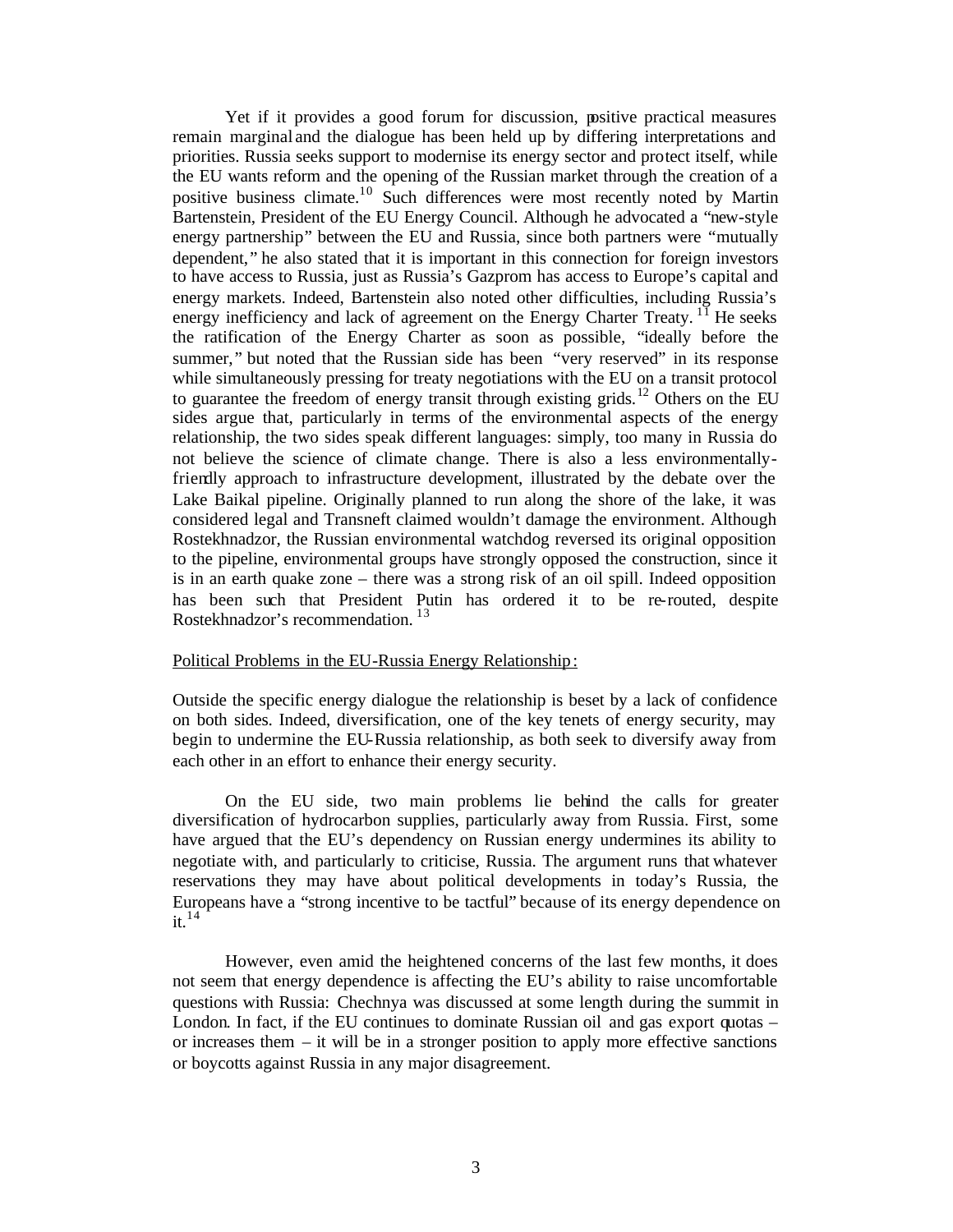Second, unease has been voiced in many quarters that the EU could find itself increasingly at the mercy of an ever more authoritarian Russia which might use its control over a large share of the EU's energy imports as a diplomatic lever by threatening to turn off the taps to blackmail it. Such anxieties have been aggravated by the comments of some prominent Russians about Russia's rise as an energy superpower and the benefits accruing to Russian foreign policy by dominating the energy sector.<sup>15</sup> Comparisons are often made between the influence derived from Russia's energy reserves and the influence derived from the nuclear weaponry of the USSR.

Such concerns are usually illustrated by evidence drawn from Russia's relationships with the Newly Independent States (NIS), in which Russia is considered to have systematically directed energy cut-offs to pressurise and limit the ir political and economic autonomy and alter their western orientations. Thus according to one analyst, "current Russian policies pose a threat to the development of transparent democratic governments and free market policies in those countries that depend on Russia for their energy resources."<sup>16</sup>

Cut-offs to the NIS, particularly to Belarus (2004) and Ukraine (2006), have had a significant knock-on impact on EU member state reserves, particularly on those in Eastern and Central Europe – as illustrated in January. Indeed, cut-offs by Russia to the NIS for failure to pay may well increase in frequency, since Russia is again raising prices – in 2007, Russian gas delivery prices to Belarus will be increased to European levels. This might mean a two-to-five fold price increase, depending on Gazprom's acquisition of Beltransgas, the Belarusian company that exports Russian gas to Western Europe.<sup>17</sup> Nonetheless, there are several points that should be made in this regard. Although many immediately placed all the blame with Russia (and there should indeed have been greater communication between Russia and the EU), Ukraine also bears considerable blame.<sup>18</sup> The crisis therefore illustrated not so much Russia's political unreliability regarding supplies to the EU, but that energy security is not simply an "unreliable producer vs. vulnerable consumer" dialogue, <sup>19</sup> as often portrayed, and more of a complex producer-consumer-transit state triangle.

Moreover, aside from the highly questionable nature of some of the (ofte n unsubstantiated) accusations being levelled at Russia, energy is a blunt weapon that is difficult to target, often ineffective, and usually one which rebounds to harm the wielder as much, if not more than the target. Finally, it is a great leap to compare the NIS and the EU: the context is wholly different. The EU is a very different actor, being much wealthier and more able to diversify its supplies (indeed, Russia is already a diversification for the EU in terms of oil): the "dependency" argument is less applicable. Yet these more sober arguments have hardly featured in what has for the most part been a knee-jerk reaction in EU member states, one which, despite the redrafting of the EU's Energy Security Green Paper, has generally been too quick to worry about the political threat posed by Russia and too slow to ask serious and reflective questions.

In fact, official accounts and expert analysis suggest that Russia has more concerns about the future of the relationship than the EU. If the development of the EU's internal market creates opportunities for Russia by building the world's largest and most integrated energy market on its borders, it also creates problems, particularly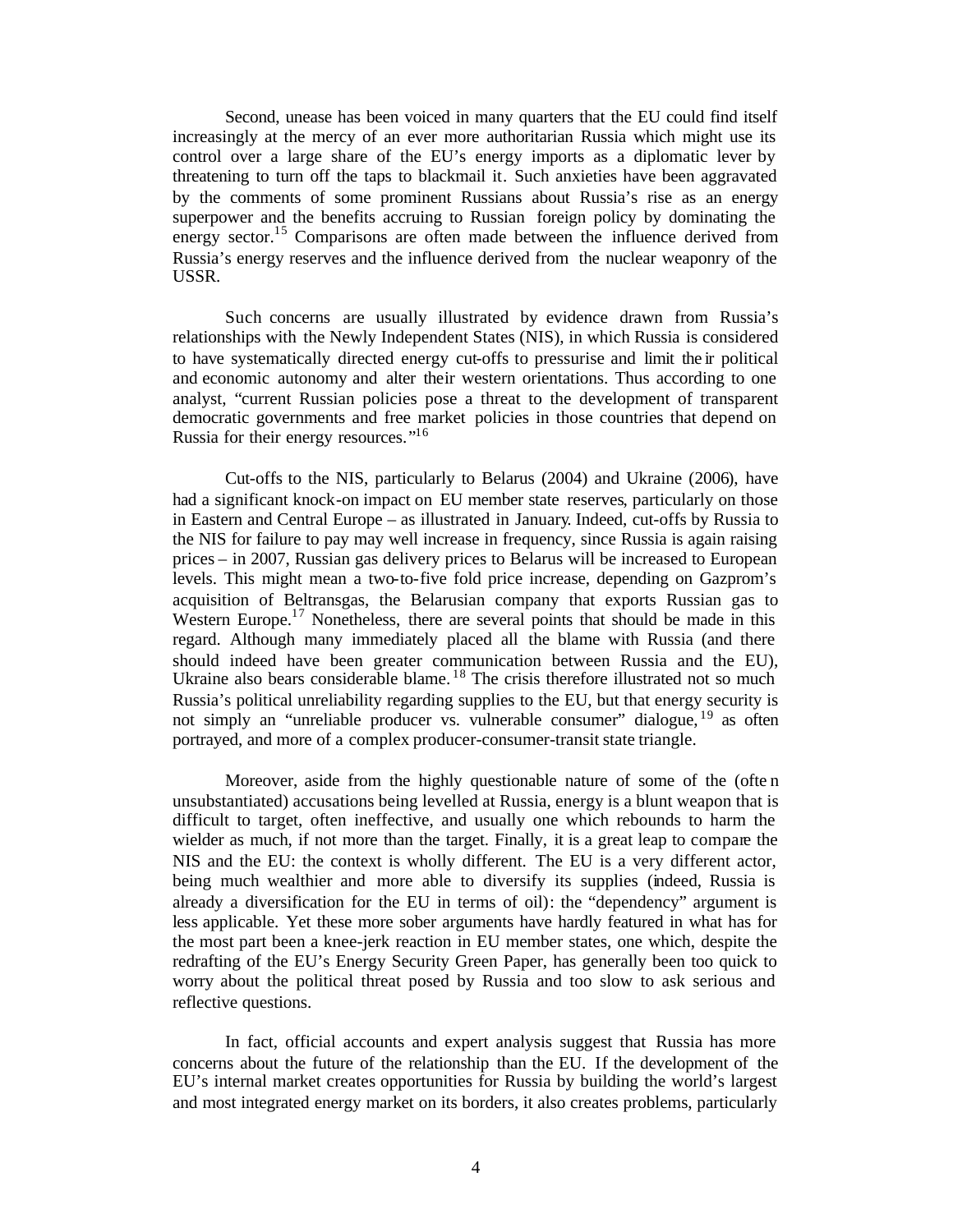about access to this market and EU limitations on the quantities of energy imports from Russia.<sup>20</sup> Russian analysts argue that the European Commission will show "maximum tenacity and assume a hard stance" in safeguarding EU interests. Without proper consensus defining exactly what Russia's interests and priorities in the energy sector as a whole are, Russia's negotiating position in face of this tenacity will be weakened. Yet such real and lasting consensus will be difficult to achieve and many questions remain – what should be the goal of Russia's energy policy in Europe? What limitations and risks are involved? How can export revenues be best used for Russia's development? <sup>21</sup>

This point is emphasised by those who argue that the objective of the energy relationship is to pressure Russia to initiate energy sector reform, particularly regarding aligning its domestic prices with to those of the world market. The Russian side has argued that it would be politically unrealistic to raise prices sharply to poor domestic consumers and also difficult for Russian enterprises to be competitive should prices be so raised (many Russian industries remain highly inefficient and rely on cheap energy to subsidise their operations).

Finally, if European gas demand is rising, oil consumption is not. EU gasolines consumption fell from 3.8 million barrels per day (mbpd) in 1994 to 3.5 and fuel oil from 1.95mpbd to 1.65 in 2004.<sup>22</sup> Overall growth (just 0.7% 2003-4) is not just slow but fluctuating – slow but steady growth from 1994 to 1998 almost stopped in 1999, before decreasing in 2000. Renewed growth in 2001 was again followed by a decrease in 2002. 2004's consumption was approximately that of  $2001<sup>23</sup>$  Even if "domestic" EU oil production is falling, increasing the need for imports, insipid growth in Russia's key market cannot but cause concern in a state that relies heavily on such exports to sustain its economic growth and development.  $24$ 

Furthermore, if Russia is an important supplier of oil to Europe, it is also a marginal one, and Europe's "dependence" on Russian oil is questionable.<sup>25</sup> Even analysts who highlight the EU's vulnerability to Russian machinations note that in 1999, the EU imported 16% of its oil from Russia, but that this had dropped to circa 15-14%. Europe "receives the lion's share of Russian oil exports and Russia's importance will only grow further," the authors argue. However, if the EU's share of Russian exports has doubled since 1991 ("receiving the lion's share " of Russian oil exports), while Russia's share of the EU's total oil import *decreases*, this suggests that *Russia is more dependent on the EU market than the EU on Russian oil*. 26

Additionally, although the EU imports a higher percentage of its gas needs from Russia, revenues from European exports effectively maintains the Russian gas industry. Raising the prices of exports to the newly independent states will make these markets more profitable, but one expert has argued that only if Russian earnings from European gas imports fall to a very low percentage will it be time to question whether Russia "can afford to jeopardize security of gas supplies to Europe."<sup>27</sup>

The relationship is therefore clearly mutually beneficial. EU member states need Russian energy to sustain their economies, Russia needs the EU market to sustain its growth. And the existing infrastructure further ties the two together: the main pipelines flow west to Europe. Here lies a potentially very serious problem. If both sides become nervous about their energy security, diversification away from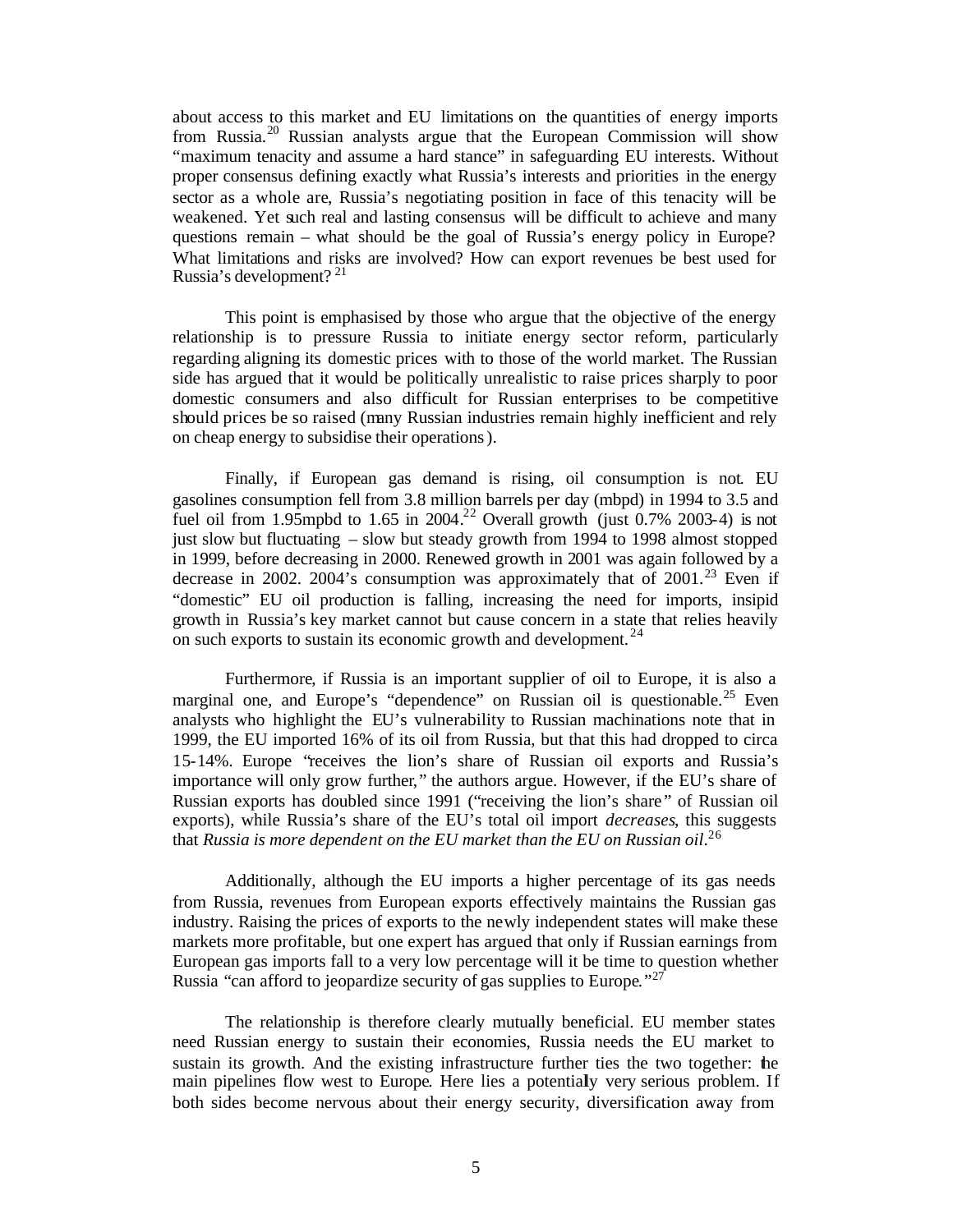each other may appear to be the answer. As noted above such discussions are taking place in the EU. According to one analyst, there are fears in Russia that the EU will seek to exert pressure on Moscow on one hand and seek other sources before Russia can develop other markets. These fears result in the stoking of fears of retalia tion if alternative deals are pursued by the EU.<sup>28</sup> Thus an energy version of the security dilemma is emerging – when one state, suspicious of military preparations by another, begins to make its own preparations in case the other intends to threaten it. In response, the former itself becomes increasingly suspicious, and prepares in turn for the inverse eventuality, beginning an arms race and an unstable relationship.

It seems that this is in fact happening, and confidence on both sides, already low, seems to be dipping further. Again, there is a somewhat conflicting image here from both sides. As noted above, senior EU officials have attempted to highlight the interdependent nature of the relationship. And senior Russian officials have done the same: Finance Minister Alexei Kudrin has argued for more pipelines to be built to Europe to ensure supply, predominantly against disruption to supply caused by third parties. <sup>29</sup>

However, there have also been very high-profile warnings from both sides, and it seems that both sides are now intent on telling the other that they will diversify away from each other. Semyon Vainshtok has stated that Russia had "overfed Europe with crude" and repeated his suggestion that Russia should diversify its oil flows by building pipeline capacity to the Far East. This would, he argued, "immediately take away crude from our European colleagues" – although he also noted that Russia could not yet reduce its supplies to Europe.<sup>30</sup> These comments came hard on the heels of similar ones by Alexei Miller, Gazprom CEO at a meeting with EU ambassadors on 20 April. He stated that if the EU does not allow Gazprom to directly own distribution and retail natural gas infrastructure they would face retaliation that could include a diversion of Gazprom's gas to other markets, particularly the USA or China. (Equally, it should also be noted that Miller has said that Gazprom "understood" its responsibility and "henceforth will remain the guarantor of energy security for the European customers." He also added that Gazprom was able to satisfy reliably growing gas demand in Europe, and Gazprom would "faithfully fulfil all gas contracts with European clients.") Nonetheless, this appeared to be a reaction to talk in Brussels about applying EU anti-monopoly regulations to it and to reports of the UK government considering changes to its merger rules to prevent Gazprom taking over Centrica, the UK's major gas supplier. Gazprom does not yet supply the UK, but has noted its intention of entering the UK market – it has said that it aims to supply up to 20% of the UK's gas by 2015.<sup>31</sup>

Some suggest that this statement, considered by many to be a veiled threat, surprised the EU's ambassadors. Perhaps, but these statements follow on from those made in March about the EU's double standards in energy security and rejecting its criticism of Gazprom's actions towards Ukraine in January as "Cold War rhetoric." Alexandr Medevedev, Head of Gazexport, Gazproms's export business, was also dismissive of the Energy Charter Treaty and the signatory nation's failure to uphold the "rule that transit should not be mixed with supply." $32$ 

Moscow's position stiffened further since the May 2006 EU-Russia summit, illustrated by Alexei Miller's announcement at the International Gas Congress in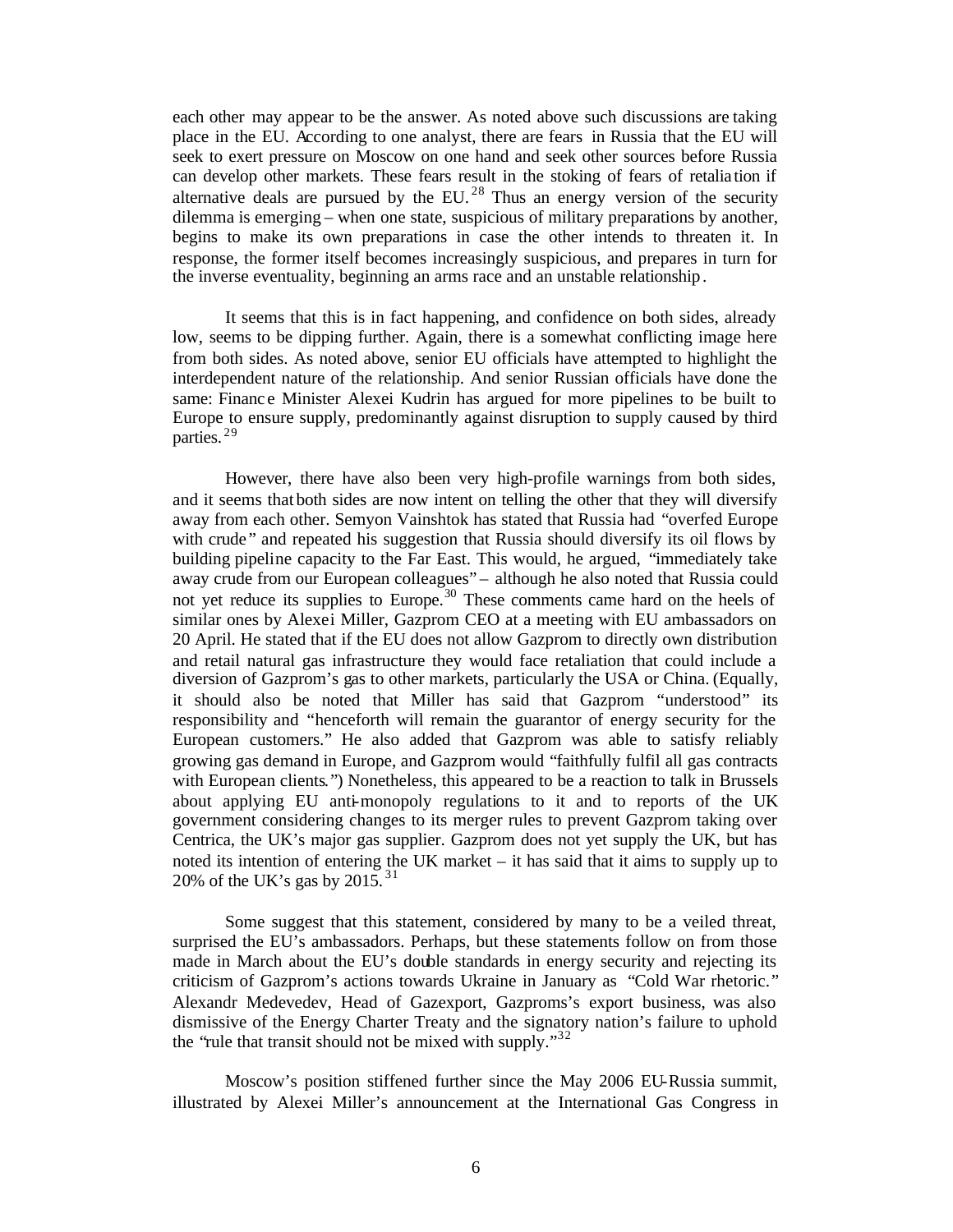Amsterdam and the submission of a bill on gas exports to the State Duma. In this respect, one further factor should be noted – the deepening ties between Gazprom and Sonatrach, the Algerian gas giant, and the possibility of the creation of a gas cartel. Although no document was signed in March, the discussions were reported in the Algerian press as the first step towards the creation of a powerful energy lobby that would force Europe to bend.<sup>3</sup>

The EU has rejected these statements and more assertive position, in turn warning Gazprom both to stick to its contractual commitments and against threatening EU energy supplies.<sup>34</sup> Moreover, there are reasons why Gazprom will not carry out threats, which are noted below – but these particularly include a lack of infrastruc ture to carry this out and also the inherent problems of increasing infrastructure to China when there are concerns about the Russo-China relationship.

This has, however, stimulated – once again – calls in the EU for diversity away from Russia. The spokesman for EU Energy Commissioner Andris Piebalgs, Ferran Tarradellas Espuny, stated that "Gazprom's statement gives grounds to our concerns on the growing foreign dependency of European energy supply and … our need to diversify both the origin of our supplies and our supply routes." Fatih Birol, the IEA Chief Economist has also warned the EU about becoming too dependent on Russian energy supplies, particularly gas.<sup>35</sup>

# Russia's Hydrocarbon Resources & Their Sustainability:

Russia's discovered and projected reserves are considered to be among the largest on earth, Russian gas reserves are calculated to be approximately 47 trillion cubic metres; a quarter of the world's total; estimates suggest oil reserves in excess of 100bn barrels.<sup>36</sup> High expectations about Russia's capabilities as an energy producer have been further raised by a major increase in production and export since the late 1990s, particularly in oil (the export of which reached a new post-Soviet high of 9.53mbpd in 2005).<sup>37</sup>

Russia may not, however, have the ability to convert its potential into the long-term endurance hoped for by consumers. Official Russian estimates for production are considerably more conservative than those of the International Energy Agency (IEA). The IEA projects that Russian produc tion will be approximately 10.4mbpd in 2010 and 10.7 in 2020 – the Russian Energy Strategy projects 8.9- 9.8mbpd in 2010 and 9.0-10.4 in 2020. For gas, the IEA projects that Russian production will be 655 billion cubic metres (bcm) in 2010 and 801 in 2020. Again, the Russian projectio n is lower, however: at 555-665bcm in 2010 and 680-730bcm in 2020.<sup>38</sup>

In fact, Russia's ability to continue to produce and export gas is a source of concern. A mounting dependence on a small number of very large fields which are considered moderately to very mature (in 2002, 80% of Russia's gas was being produced at mature fields with declining production) does not necessarily mean that shortages are immediate. Experts note that these reserves have not been fully exploited, with oil remaining in the flanks of fields or at deeper levels than those currently being developed and that levels of production can therefore be maintained for several years based on fields presently operating.<sup>39</sup> Nonetheless, it does mean that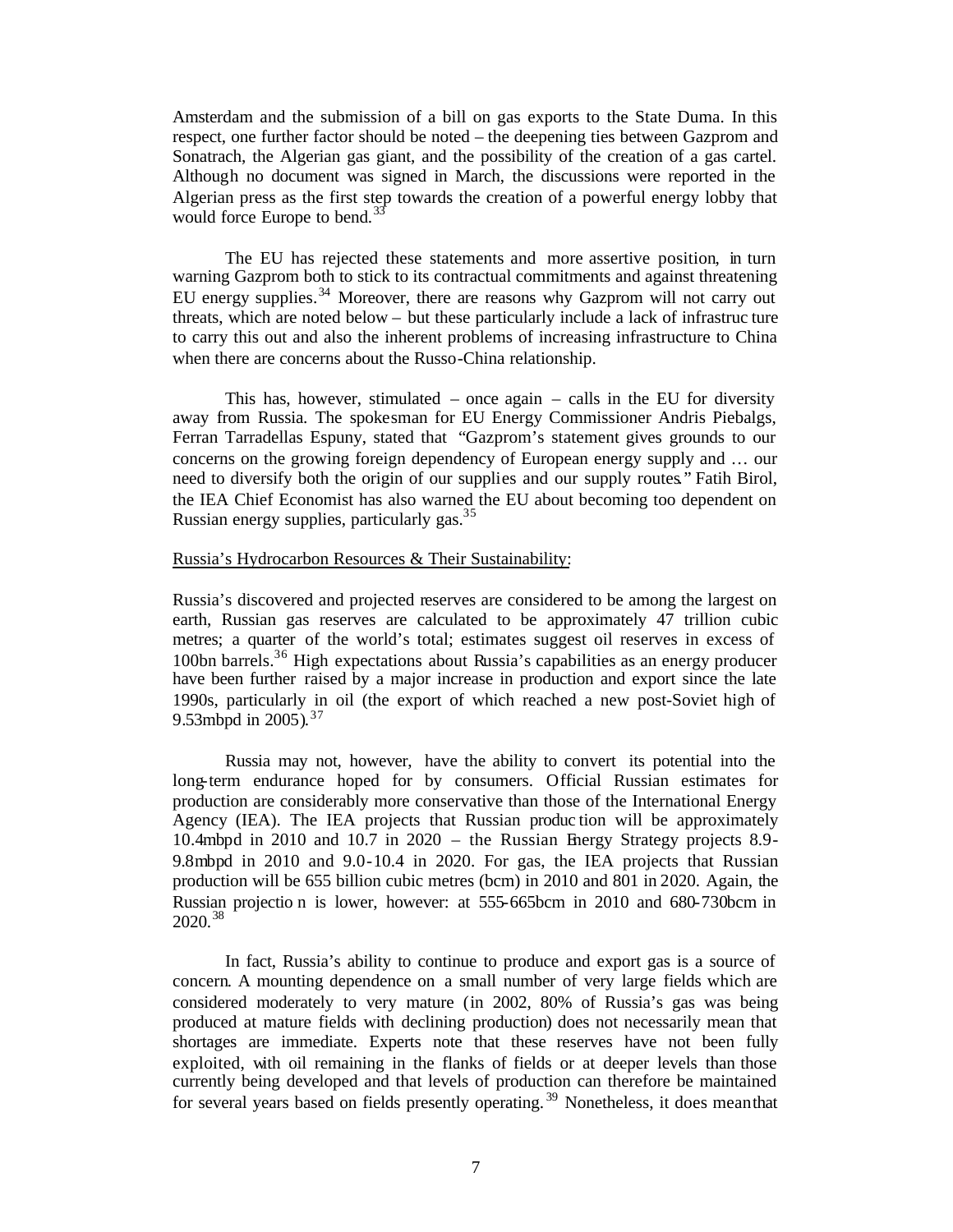the energy sector is fragile and vulnerable to accident. A field accident which shut down 50% of the production of one large field could have an impact on national production.<sup>40</sup>

Given this dependence on a few large mature fields, some predict the quick depletion of Russian oil and gas reserves. Gennadi Shmal stated that Russia's energy exports are in danger: "Unless the government and public stop thinking about oil and gas as some magic wand that works and works and doesn't ask to eat, soon Russia will lose its export capacities." The only solution, he argued, is to establish a wide programme of geological exploration and tapping of new deposits. <sup>41</sup> Yuri Trutnev, Minister of Natural Resources, also declared that exploration is urgently needed to prevent a levelling off or even fall in Western Siberian output after 2010.<sup>42</sup>

The new fields which are important sources of growth are some way from coming online. Although the development of new gas fields in Eastern Siberia, the Far East and the Arctic North are expected to become a priority, this is depends on the ability of the main producers to raise the required investment. One estimate given by the Russian Deputy Minister of Natural Resources, Pyotr Sadovnik, was of \$65 billion to explore and put into operation gas and oil fields in North West Russia alone through 2020, of which \$5bn would be spent in exploration, approximately \$50bn in operation and \$10bn in pipelines.<sup>43</sup> The IEA estimates that to maintain and develop Russia's energy infrastructure, the investment of just under \$1 trillion is necessary to until 2030. <sup>44</sup>

This is not just because in many case these fields have to be developed from scratch, including exploration, the building of infrastructure and production. Geographic constraints significantly raise these costs: many of the Russian reservoirs to be explored and exploited are in very harsh climates, thousands of miles from the nearest markets (where there is no infrastructure). One estimate suggests that these factors raise the cost of production dramatically compared to other producers: a barrel costs on average \$1-1.5 in the Middle East to produce, but as much as \$12-14 in Russia. Russia also then has to pay extra to transport the resources to its markets.<sup>45</sup> Simply, some of the more distant new fields are not very attractive business propositions, and so some Russian reserves will remain beyond the reach of technology for the foreseeable future, and more will be viable only in an environment of sustained high oil prices.<sup>46</sup>

The political and business atmosphere in Russia, however, is ambiguous, undermining confidence in the investment climate: it is not the availability of cash so much as the confidence to invest it that is the problem. Questions remain about tax, guarantees on private property and ownership and licensing laws making the huge capital outlays which are necessary unattractive in such an atmosphere – as one commentator has phrased it, investment requires a "new appetite for risk."<sup>47</sup>

Moreover, in many areas, transit capacity is either insufficient or nonexistent.<sup>48</sup> Many of the gas pipelines are entering the later stages of their planned lifespan and in need of upgrading or constant repair. Furthermore, bottlenecks in the port and pipeline system mean that export capacity is incapable of meeting the ambitions of producers. The US Department of Energy estimates that of the 7mbpd for export, only 4 are exported by trunk pipeline, the rest is transported by rail and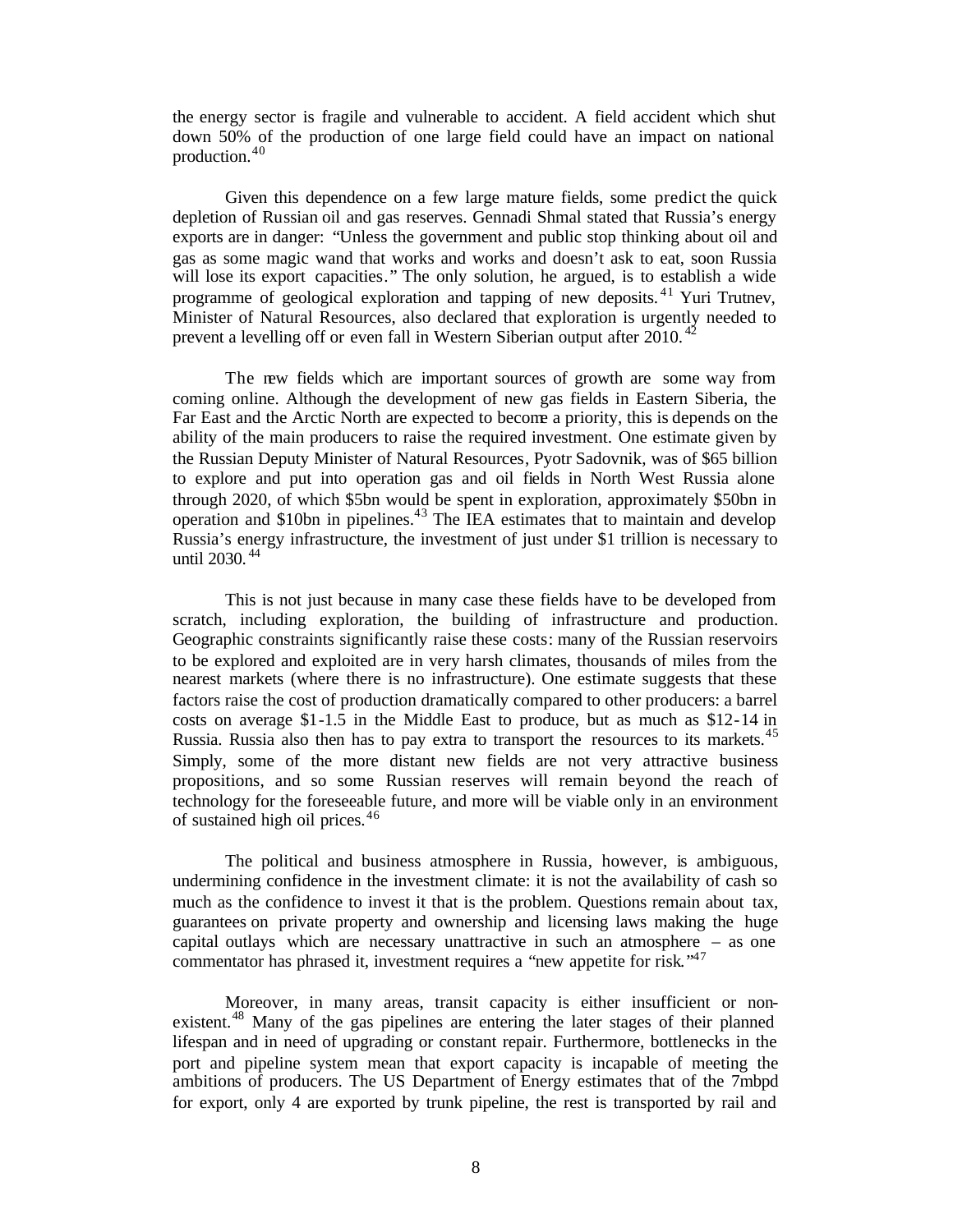barge. Thus, unless there is significant investment to expand the pipeline infrastructure, only non-pipeline exports will be able to grow in the near future. This poses concerns for Russia, however, as export is vulnerable to the vagaries of oil prices. Should they fall, rail and river transport becomes uneconomic. Yet, as noted above, currently only rail routes supply East Asia. However, clashes between private companies and state monopolies over the construction of pipelines have undermined the potential to modernise the network. A consortium of Russian private companies including LUKoil Sibneft, TNK and Yukos sought to build a direct pipeline from Western Siberia to Murmansk to export oil to the US market. This however encountered serious opposition from Transneft, putting the pipeline in doubt.<sup>49</sup>

Finally, questions remain about the structure of the energy sector in Russia. The most prominent of these focus on whether the big companies are the most efficient vehicles for the exploitation of resources and maximisation of shareholder wealth and whether the industry's narrow and concentrated nature around a few big giant companies obstructs long-term maximisation of supply. Big companies will not produce smaller fields and smaller reservoirs in larger fields and may leave them fallow. The second tier of smaller companies which would have exploited them is shrinking as it is being bought up by the big companies. According to one expert, this means that "low-cost and more sustainable  $\ldots$  augmentation of supply is forsaken."<sup>50</sup>

The second inefficiency lies in the centralised nature of the gas sector, which remains the least marketised and competitive sector of the Russian economy. <sup>51</sup> There are only five companies (apart from Gazprom) with the ability to substantially increase gas production for sale to markets west of Siberia (BP-TNK, LUKOil, Rosneft, Surgutneftega z and Novatek). However, the giant Gazprom still dominates access to the market, accounting for some 86% of production and sales. Gazprom's dominance and political weight (companies face hostile takeover attempts by Gazprom supported by the state) limits the export capacity, and thus ability to act independently, of these other companies.<sup>52</sup> How the companies are managed, whether sufficient investments are made to meet the needs of development and their level of transparency are also crucial questions.

Simply, therefore, Russia has huge reserves of oil and gas, but if Moscow promotes greater production and exports to feed its budget, "technical, economic and political constraints bound this."<sup>53</sup> There is a danger of either a lag-time gap between the exhaustion of proved reserves and another growth period, or a more persistent decline. More probable, given the geography and costs, is decelerating growth, followed by a plateau which can be held for a number of years, followed by a slow decline in production levels. 54

## The Wider International Context:

The international context highlights the preceding points. Given the relatively tense political situation between Russia and the EU, and given the finite nature of Russian resources, there will be increasing competitio n for those resources as Russia seeks to diversify its markets. This is particularly so given the increase in demand in other consumers, particularly in China, India, Japan and the USA which have all been negotiating deals with Moscow to increase their access of Russian oil.<sup>55</sup> The Chinese were rumoured to have financed Rosneft's purchase of Yugansknefegaz, and China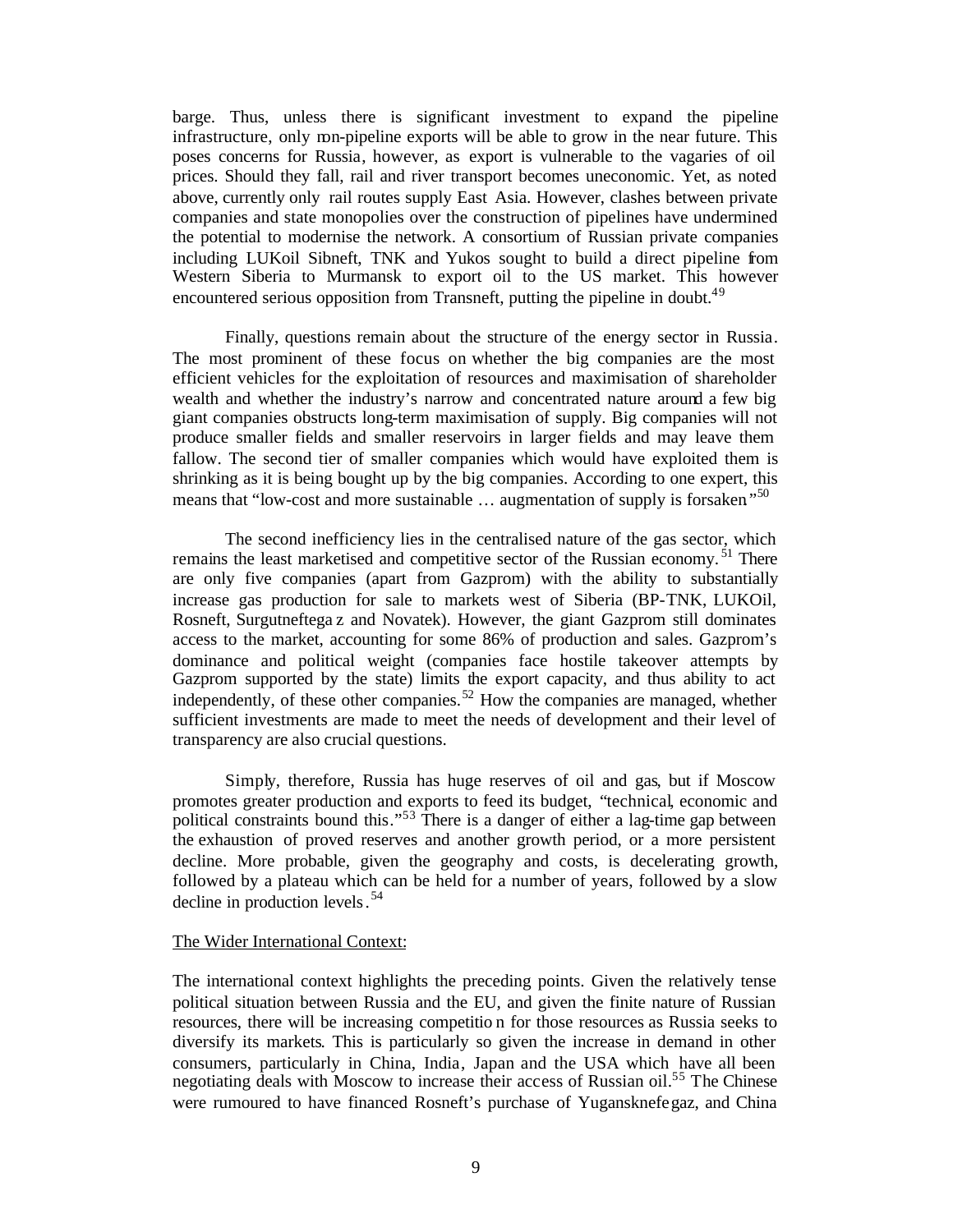reportedly paid a \$6.6bn loan for the long-term pre-purchase of oil.<sup>56</sup> This has led to the drawing up of plans for pipeline construction to the Pacific. LUKOIL began exporting oil to China in November-December 2004. Thus, according to Khristenko, export of Russian fuels to Asia and Pacific countries may rise six-fold by  $2015$ <sup>57</sup> Greater competition for Russia's resources is also likely to come from the USA, by a considerable margin the largest consumer on the world market, which has also begun to look to Russia as part of its energy strategy. A formal relationship has developed between Russia and the USA at the state level with meetings of special working groups and at company level.

None of these relationships, (particularly the Russia -US relationship) have developed yet. Nonetheless, such advances suit Moscow, as it seeks to maximise exports on the one hand and diversify its markets to enhance export security.<sup>58</sup> Some Russian experts have already noted that such plans have given rise to EU jealousy, with senior EU officials voicing their displeasure with Russian intentions to export energy eastward and to the USA.<sup>59</sup> Competition for Russian oil is likely to drive up prices and pose problems for slower growing economies, especially should Western Siberian oil be tapped to feed the Eastern pipeline while Eastern Siberian deposits are being explored and developed.<sup>60</sup>

#### Conclusions:

The EU-Russia energy relationship highlights the key questions of international energy security today. First, it emphasises the political dimension – particularly the tense relationship between producers, consumers and transit states. Image plays an important role, and Gazprom's actions in January dented Russia's international image as a reliable supplier. Indeed, it created a crisis of confidence on the EU side, and as a consequence, a number of EU member states are planning to redesign their energy security strategies, with specific stated intentions to diversify away from dependence on Russia. This is beginning to have a knock-on effect on Russian confidence, which needs a secure market just as the EU needs a secure source. This must be carefully thought through, though by both parties – to which states or regions should the EU diversify away from Russia? Iran? Nigeria? Which markets would benefit Russia more? Would significantly increasing China's share in the market meet Russian strategic political and economic aims?

Second, it clearly illustrates the debate between peak and optimist camps. Russia's resources are considered vast. However, they are finite: if resource exhaustion is not imminent, there is a clear danger that without a coherent strategy for development, including clear and effective frameworks for investment in exploration, production and transit, Russian hydrocarbon resources will plateau and begin to decrease sooner than anticipated, with negative consequences for both producer and consumer alike, whether they be in Russia or the EU.

The energy sector is central to the future economic security and development of both Russia and the EU, and is a central element of the EU-Russia relationship. It is a dimension that is of real importance, rather than concocted political desire. It would severely undermine the energy security of both the EU and Russia if the relationship began to drift apart in the search for more superficially reliable sources. Concerns about Russia's reliability cannot be dismissed out of hand. But problems must be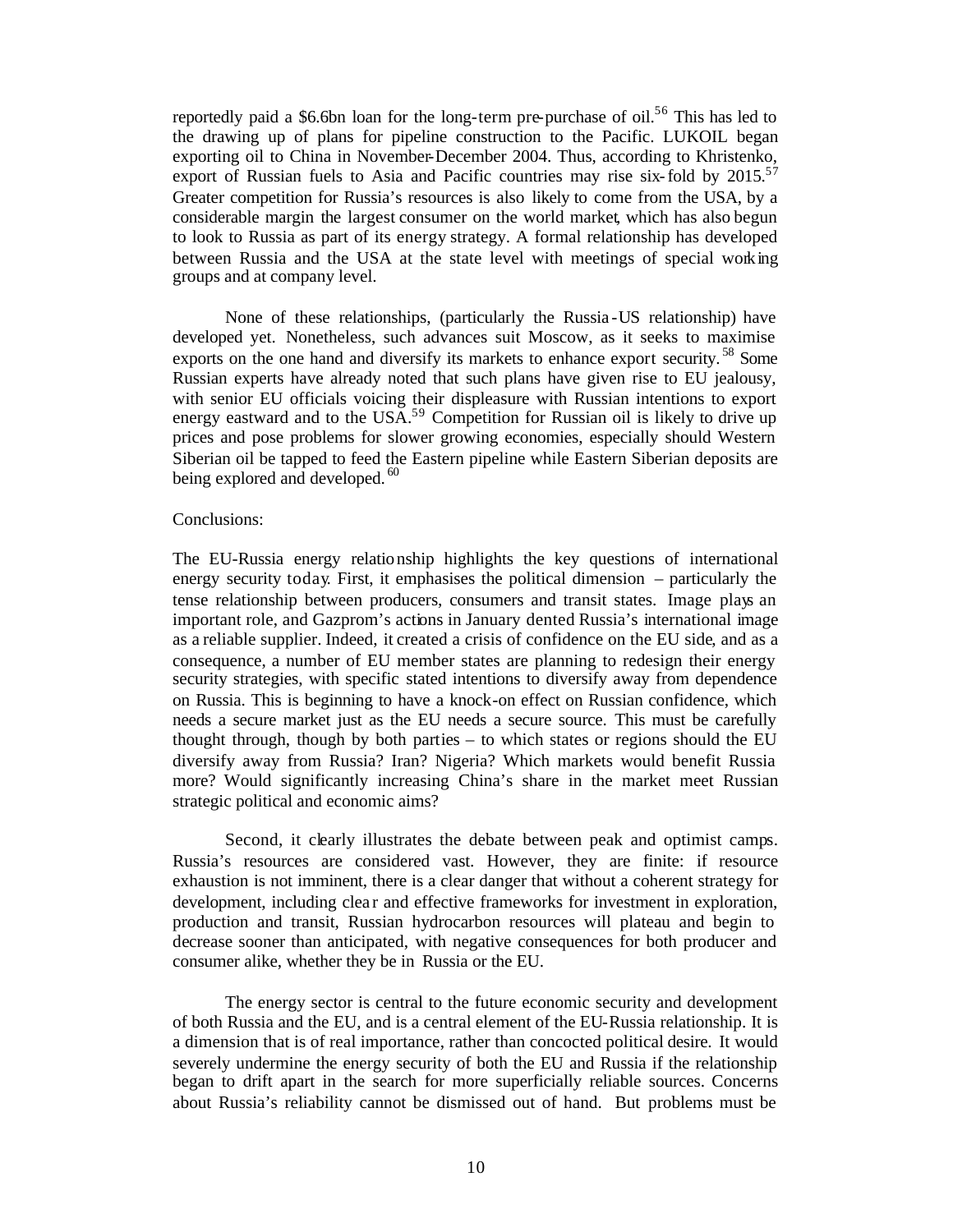more accurately pin-pointed. It is of real importance that the language moves away from notions of "dependence" on the other and producer vs. consumer: the relationship is a mutual one, with benefits as well as down-sides for both. Continued effort must be made by both sides to establish and develop the dialogue and confidence building measures and also the economics and technicalities of the relationship and broaden the range of those with a vested interest – both business and state – to enhance its progress.

http://www.europa.eu.int/comm/external\_relations/russia/summit\_10\_05/ip05\_1218.htm.<br><sup>6</sup> Following the Sochi Summit\_Berrese noted that "we have made aged pregress in some

http://top.rbc.ru/news/policy/2006/05/25/25195429\_pv.shtml;

http://news.bbc.co.uk/2/hi/europe/5014774.stm

l

http://www.kommersant.com/page.asp?idr=529&id=662419

<sup>1</sup> Founder & Director, The Russia Research Network, London; Research Associate at the Conflict Studies Research Centre, Defence Academy of the UK.

<sup>2</sup> *Energy: Let Us Overcome Our Dependence*, European Commission Green Paper, 2002. Luxembourg: Office for Official Publications of the European Communities, 2002. pp.2-3,9.

<sup>3</sup> *The Energy Dialogue Between the European Union and the Russian Federation between 2000 and 2004*, Communication From the Commission to the Council and the European Parliament. Brussels, COM (2004) 777 Final, 13/12/2004. p.2.

<sup>4</sup> Owen Matthews, 'Reversal of Fortune', *Newsweek*, 10/17 April, 2006.

 $<sup>5</sup>$  Joint EU Presidency and European Commission Press release on the EU – Russia Permanent</sup> Partnership Council on Energy, 3<sup>rd</sup> October 2005, London.

Following the Sochi Summit, Barroso noted that "we have made good progress in some areas" (referring to the agreement on and signing of visa legislation). Although he characterised the discussions as "open and constructive", he also underscored the range of serious issues in the relationship, including the Ukraine gas predicament and the possible future gap between supply and demand, and strongly emphasised the mutual dependence between supplier and consumer. For his part, Putin also took a rather strong position, noting that if the EU wanted access to Russian resources, Russia sought equally responsive steps from the EU.

<sup>&</sup>lt;sup>7</sup> "President Barroso to meet Russian President Vladimir Putin to "step up" EU-Russia strategic partnership", IP/06/291 Brussels, 9 March 2006. www.europa.eu.int

<sup>8</sup> See presentations by Jeffery Piper and Konstantin Trofimov in March 2006. EU-Russia: energy Security and Geopolitics, 17/03/06, www.theepc.be ; www.technologycentre.org ; Communication from the Commission to the Council, 13/12/04 on Energy Dialogue; EU-Russia Energy Dialogue, 6<sup>th</sup> Progress Report, October 2005 .

<sup>9</sup> Russia -EU Energy Dialogue Synthesis Report No.1, September 2001; Summit Press Release, 04/10/05.

<sup>10</sup> Lynch, D. *Russia Faces Europe*, Chaillot Paper No.60. Paris: ISS, 2003, p.65.

<sup>&</sup>lt;sup>11</sup> The Energy Charter Treaty of 1994 came in to force in April 1998 and seeks to promote international cooperation in energy sector, acting as a legal basis to create an open international energy market. Full implementation of it increasingly focuses on cooperation on transit (the Transit Protocol), energy efficiency, environmental protection, investment and trade. Although Russia has signed the Charter Treaty – and although officials claim that Russia is implementing many of its commitments – it has not ratified it. See www.encharter.org

<sup>&</sup>lt;sup>12</sup> "Bartenstein: EU and Russia need a new-style energy partnership", 16 March 2006. www.eu2006.at <sup>13</sup> Russia's Putin Orders Oil Pipeline Rerouted Over Environmental Concerns, http://www.mosnews.com/news/2006/04/26/putinpipe.shtml

<sup>14</sup> 'Taking on the Bear', *The Economist*, 07/05/ 2005; Press Conference following EU -Russia summit, 04/10/ 2005.

<sup>&</sup>lt;sup>15</sup> Hill, F. *Beyond Co-dependency: European Reliance on Russian Energy*, US-Europe Analysis Series, The Brookings Institution, 2005.

<sup>16</sup> Smith, K.C. *Russian Energy Politics in the Baltics, Poland and Ukraine*. Washington : CSIS, 2004. pp.ix, 5; Leijonhielm, J. & R. Larsson, *Russia's Strategic Commodities: Energy and Metals as Security Levers*. Oslo: Swedish Defence Research Agency, FOI, 2004. pp.129-30; Abdelal, R. *Interpreting Interdependence: Energy and Security in Ukraine and Belarus*. CSIS Working Paper, July 2002. <sup>17</sup> http://www.euractiv.com/Article?tcmuri=tcm:29-153822-16&type=News;

<sup>18</sup> For a good discussion of this, see Stern, J. *The Russian-Ukrainian Gas Crisis of January 2006*. Oxford Institute for Energy Studies, January 2006.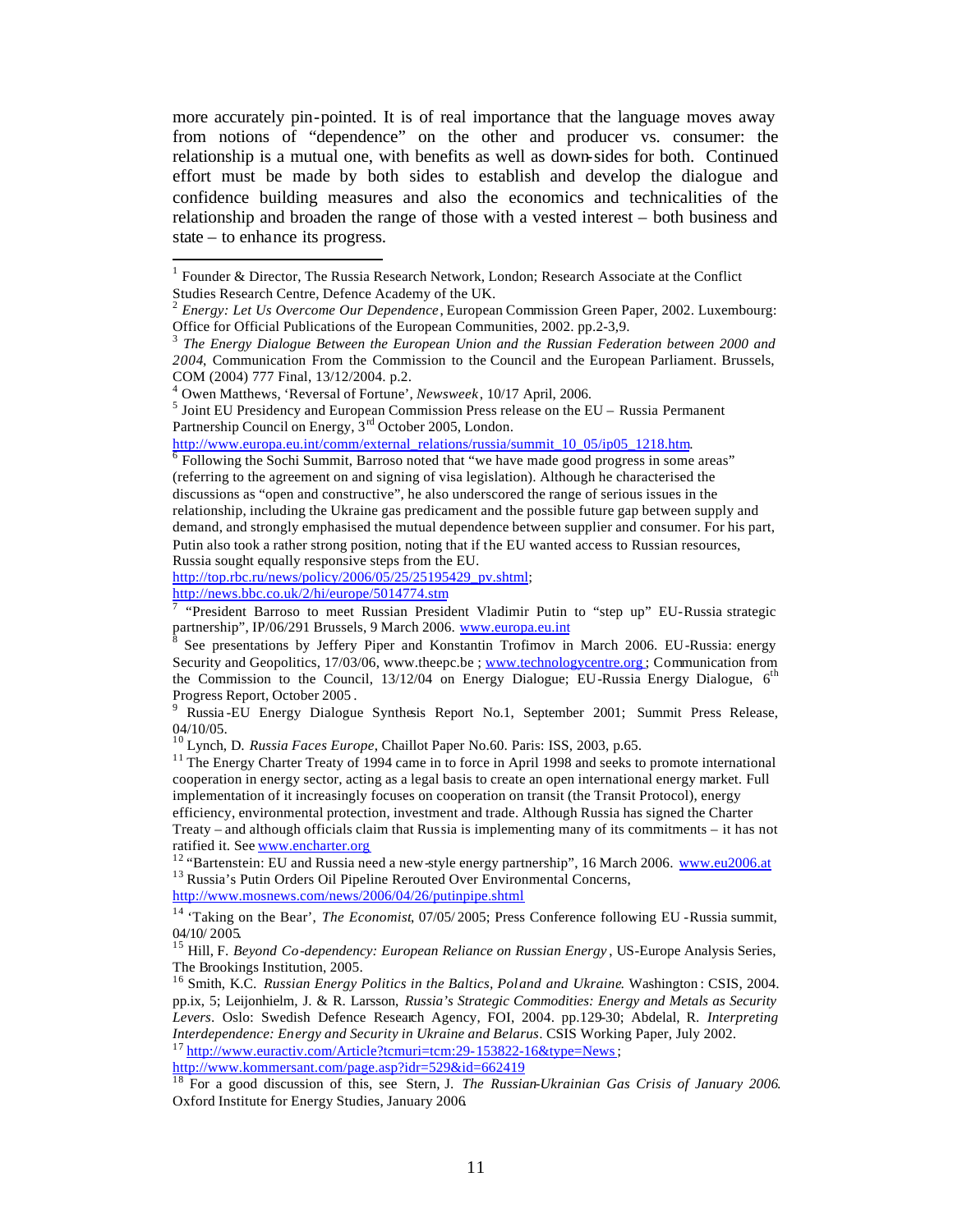$19\,$ <sup>19</sup> For an excellent discussion of this, see Skinner, R. *Energy Security and Producer – Consumer Dialogue: Avoiding a Maginot Mentality*, Presentation to Government of Canada Energy Symposium, 28/10/05.

<sup>21</sup> Grigoriev, L. & A Chaplygina, 'Looking into the Future: The Energy Dialogue Between Russia and the European Union', *Russia in Global Affairs*, May 2003. http://eng.globalaffairs.ru/numbers/3/476.html

 $22$  There are a number of reasons for this fall, among them higher tax impositions on gasolines, and greater public awareness about efficiency. Improving efficiency is part of an ongoing process for the EU. See the EU's Green Paper, 'Towards a European Strategy for the Security of Energy Supply', COMM 2000 769 Final.

<sup>23</sup> BP Annual Statistical Review, 2005. p.12. www.bp.com/statisticalreview

<sup>24</sup> Grigoriev & Chaplygina; Milov, V. *Russian Energy Policy Challenges*. Presentation, Moscow, February 2005.

<sup>25</sup> Gorst, I. 'Russian Pipeline Strategies: Business vs. Politics', *The Energy Dimension in Russian Global Strategy*, J.A. Baker III Institute for Public Policy of Rice University, October 2004. p.3. <sup>26</sup> Leijonhielm, & Larsson, op. cit. pp.47, 50-1.

<sup>27</sup> Stern, J. *The Future of Russian Gas and Gazprom*. Oxford: OUP p.144.

<sup>28</sup> Hill.

<sup>29</sup> Russia Seeks More Gas Links to Europe, May Ease Pipeline Access,

http://www.mosnews.com/money/2006/02/12/kudringas.shtml

<sup>30</sup> 'Russia Should Cut Oil to Europe, Cut Discounts on Urals Crude — Transneft', http://www.mosnews.com/money/2006/04/24/overfed.shtml

 $31 \cdot$ Gazprom warns EU not to block its expansion plans, 'politicise' supply issues ',

http://uk.biz.yahoo.com/060420/323/g9jyr.html; 'Gazprom warns EU on gas sup ply', http://www.theallineed.com/news/0604/20123041.htm

 $32$  Mortished, C. & J. Page, 'Gazprom Accuses EU of Double Standards and Naivety', Alexander's Gas & Oil Connections, volume 11, issue #7, April 05, 2006

http://www.gasandoil.com/goc/company/cne61463.htm

 $33$  Mortished, C. 'Algerians and Russians in Gas Talks', The Times, 24 April 2006.

http://business.timesonline.co.uk/article/0,,9072-2149232,00.html

 $34 \text{ }$ <sup>34</sup> EU warns against Russian gas supply threats',

http://www.eubusiness.com/Energy/060420121912.cumfapln

<sup>35</sup> EU warned against dependency on Russian energy, http://euobserver.com/9/21404

<sup>36</sup> Grace, J. *Russian Oil Supplies: Performance and Prospects*. Oxford: OUP (for the Oxford Institute for Energy), 2005. p.213.

<sup>37</sup> 'Russia's Oil Output Hits Post-Soviet High', www.mosnews.com, 03/10/05.

<sup>38</sup> Cited in Kim, M. *Russian Oil & Gas: Impacts on Global Supplies to 2020*. Australian Commodities, Vol.12, No.2, June, 2005.

<sup>39</sup> Interview with Julian Lee, Senior Energy Analyst, Centre for Global Energy Studies, London, August 2005; Grace, op cit, p.183.

<sup>40</sup> Ibid, p.183.

<sup>41</sup> Cited in 'Union of Russia's Oil & Gas Producers Says Oil Exports in Danger', www.Mosnews.com 16/03/05; Konoplyanik, A.A. 'Is Oil Production Crisis Imminent in Russia?', *Journal of Mineral Resources of Russia*, 1/01. www.geoinform.ru

<sup>42</sup> Trutnev cited in Gorst, p.9.

<sup>43</sup> 'Russia needs \$65bn to explore its North-western oil and gas fields', RosBusiness Consulting, newsonline, 11/02/04, www.rbcnews.com

<sup>44</sup> Cited in Mandil, C. *Securing the Russia-European Energy Partnership*. www.iea.org/textbase/papers/2005/russia.pdf

Paramonov, V. & A. Strokov, 'New Russia's Strategic Choice: Regionalisation vs. Globalisation', CSRC Paper 04/14, June 2004. Camberley: CSRC pp.3-4; Grace, op cit p.215.

<sup>46</sup> Grace, op cit, pp.190, 205.

<sup>47</sup> West, J R, 'The Future of Russian Energy', *The National Interest*, Summer 2005. p.126.

<sup>48</sup> Grace, op cit p.190.

<sup>49</sup> Brunstad, B. et al. *Big Oil Playground, Russian Bear Preserve or European Periphery? The Russian Barents Sea Region Towards 2015*. Delft: Eburon Publishers, 2004.

<sup>&</sup>lt;sup>20</sup> See, for instance, the Energy Dialogue's  $3<sup>rd</sup>$  Progress Report, November 2002; Communication from the Commission to the Council, 13/12/04. The EU has repeatedly denied this.